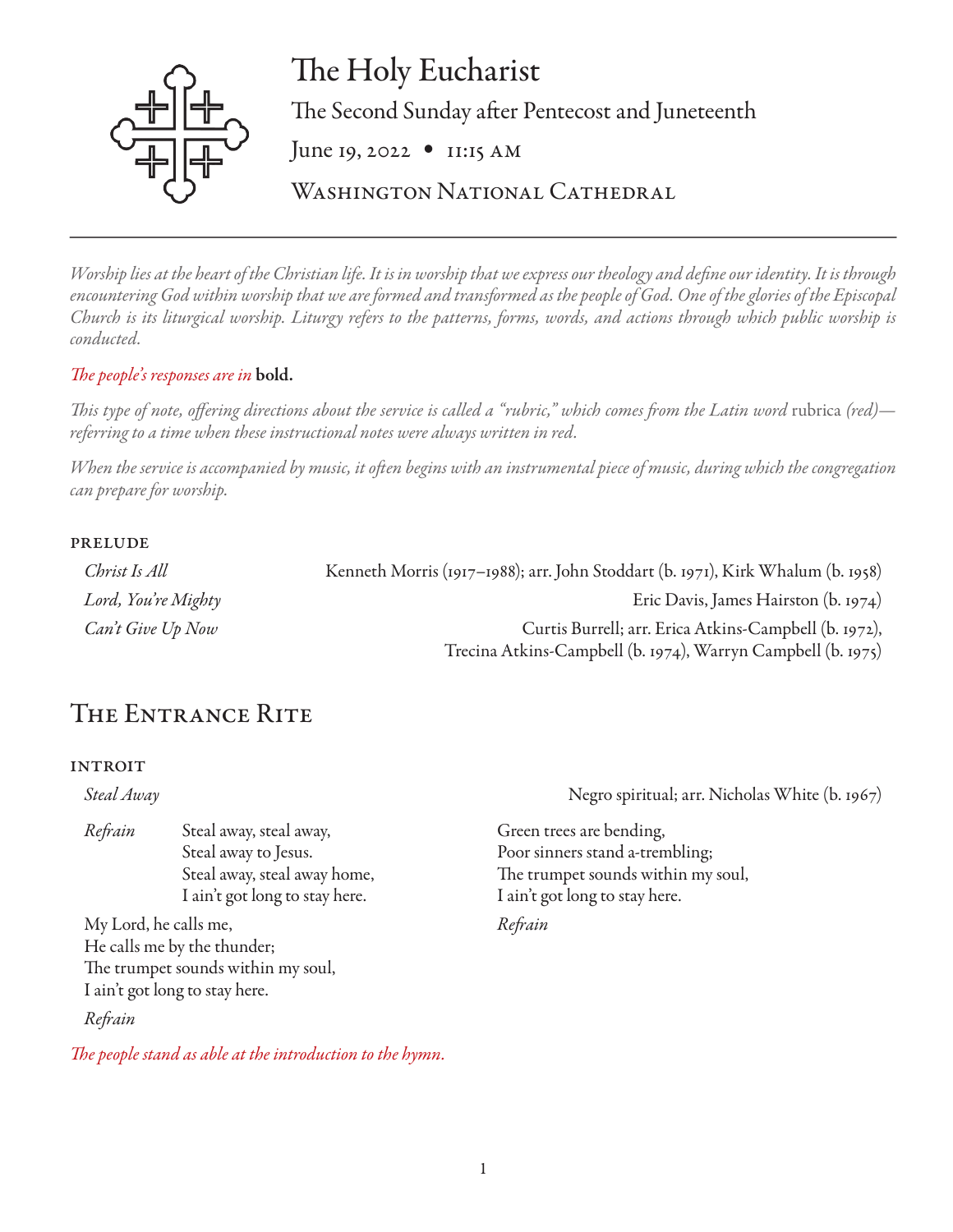#### hymn at the procession • 388

*O Worship the King Sung by all. Hanover*

*We begin our worship as a gathered community by praising God in song.*



#### the opening acclamation

Blessed be the one, holy, and living God. Glory to God for ever and ever.

#### THE COLLECT FOR PURITY

*This prayer was an English rendering of a Latin prayer that began the liturgy in the medieval church before the Reformation. It remains a distinctive part of Episcopal worship to this day.*

#### Almighty God,

to you all hearts are open, all desires known, and from you no secrets are hid: Cleanse the thoughts of our hearts by the inspiration of your Holy Spirit, that we may perfectly love you, and worthily magnify your holy Name; through Christ our Lord. Amen.

#### Dios omnipotente,

para quien todos los corazones están manifiestos, todos los deseos son conocidos y ningún secreto se halla encubierto: Purifica los pensamientos de nuestros corazones por la inspiración de tu Santo Espíritu, para que perfectamente te amemos y dignamente proclamemos la grandeza de tu santo Nombre; por Cristo nuestro Señor. Amén.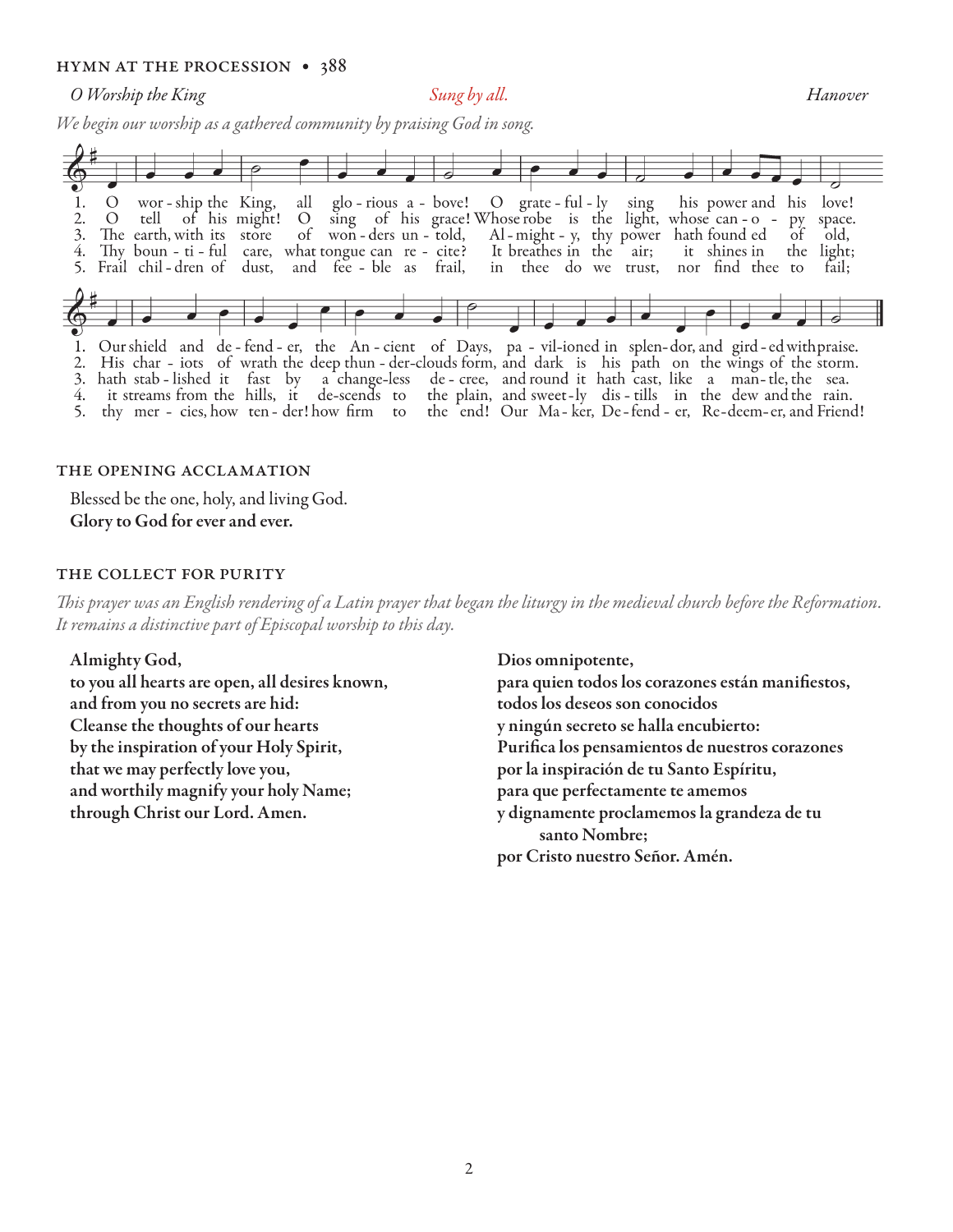#### hymn of praise

*Lift Every Voice and Sing Sung by all.* J. Rosamond Johnson (1873–1954) *The* Gloria*, or some other song of praise, centers the service on the God we gather to praise in our worship.*

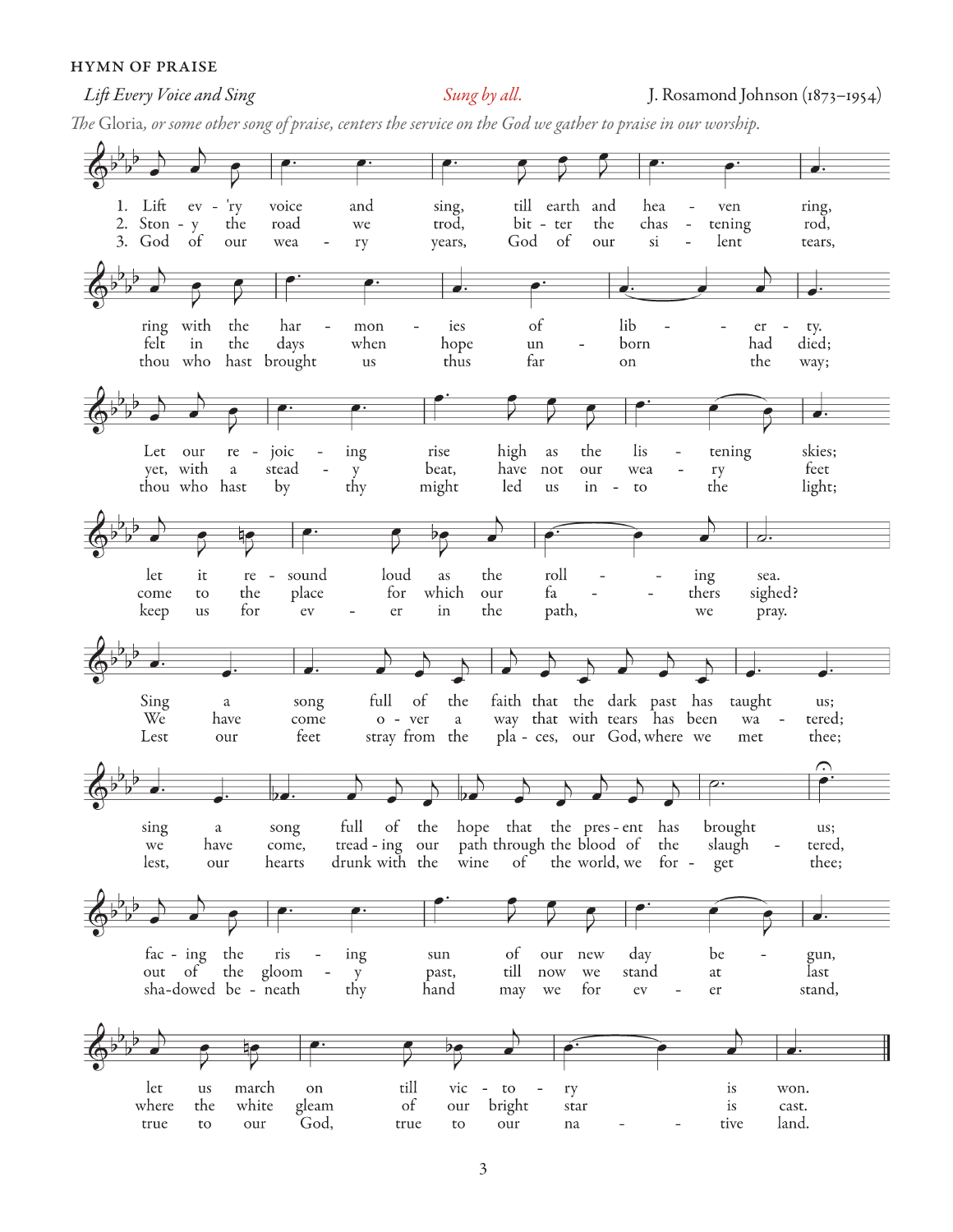#### the collect for the second sunday after pentecost

*The collect is the prayer appointed for each Sunday that "collects" or captures the theme of the day or season of the Church year. It summarizes the attributes of God as revealed in the scriptures for the day.*

The Lord be with you. And also with you. Let us pray.

O Lord, make us have perpetual love and reverence for your holy Name, for you never fail to help and govern those whom you have set upon the sure foundation of your loving-kindness; through Jesus Christ our Lord, who lives and reigns with you and the Holy Spirit, one God, for ever and ever. Amen.

#### prayer for juneteenth

God of freedom, you have made your faithfulness known from generation to generation. We celebrate Juneteenth, which commemorates the announcement in Texas on June 19, 1865, of the end of the Civil War and the abolition of slavery, two and a half years after the Emancipation Proclamation. Let us reflect on the jubilation that filled the hearts of women and men of African descent as they learned of their deliverance from the bondage of slavery, even as we mourn that the true promise freedom has yet to be fulfilled. We pray now for all whose lives have been traumatized and remain threatened by the legacy of slavery and institutional racism in our nation. We know that the arc of history is long and that it bends toward justice. Help us to commit to the work of ending racism by building the beloved community where all are judged not by the color of their skin but by the content of their character; in Christ's name we pray. Amen.

*The people are seated.* 

# The Word of God

#### the first lesson

*This reading is typically from the Old Testament (Hebrew Scriptures) which Jesus knew and from which he often referred or quoted.*

#### Isaiah 65:1-9

I was ready to be sought out by those who did not ask, to be found by those who did not seek me. I said, "Here I am, here I am," to a nation that did not call on my name. I held out my hands all day long to a rebellious people, who walk in a way that is not good, following their own devices; a people who provoke me to my face continually, sacrificing in gardens and offering incense on bricks; who sit inside tombs, and spend the night in secret places; who eat swine's flesh, with broth of abominable things in their vessels; who say, "Keep to yourself, do not come near me, for I am too holy for you." These are a smoke in my nostrils, a fire that burns all day long. See, it is written before me: I will not keep silent, but I will repay; I will indeed repay into their laps their iniquities and their ancestors' iniquities together, says the Lord; because they offered incense on the mountains and reviled me on the hills, I will measure Isaías  $65:1-9$ 

El Señor dice: «Los que no me habían pedido nada fueron los que acudieron a mí; los que no me habían buscado fueron los que me encontraron. A un pueblo que no me había invocado fue al que le dije: "Aquí estoy." Todo el día extendí mis manos para atraer a un pueblo rebelde que iba por caminos perversos siguiendo sus propios caprichos; un pueblo que en mi propia cara me ofendía continuamente; que ofrecía sacrificios a los dioses en los jardines y quemaba incienso en altares de ladrillo; que se sentaba entre los sepulcros y pasaba las noches en sitios escondidos; que comía carne de cerdo y llenaba sus ollas de caldos impuros. Dicen: "Quédate ahí, no me toques; soy demasiado sagrado para que me toques." Esa gente es como fuego que arde todo el día; me molestan como el humo en las narices. Pero todo esto está escrito delante de mí, y no voy a quedarme cruzado de brazos; voy a darles su merecido,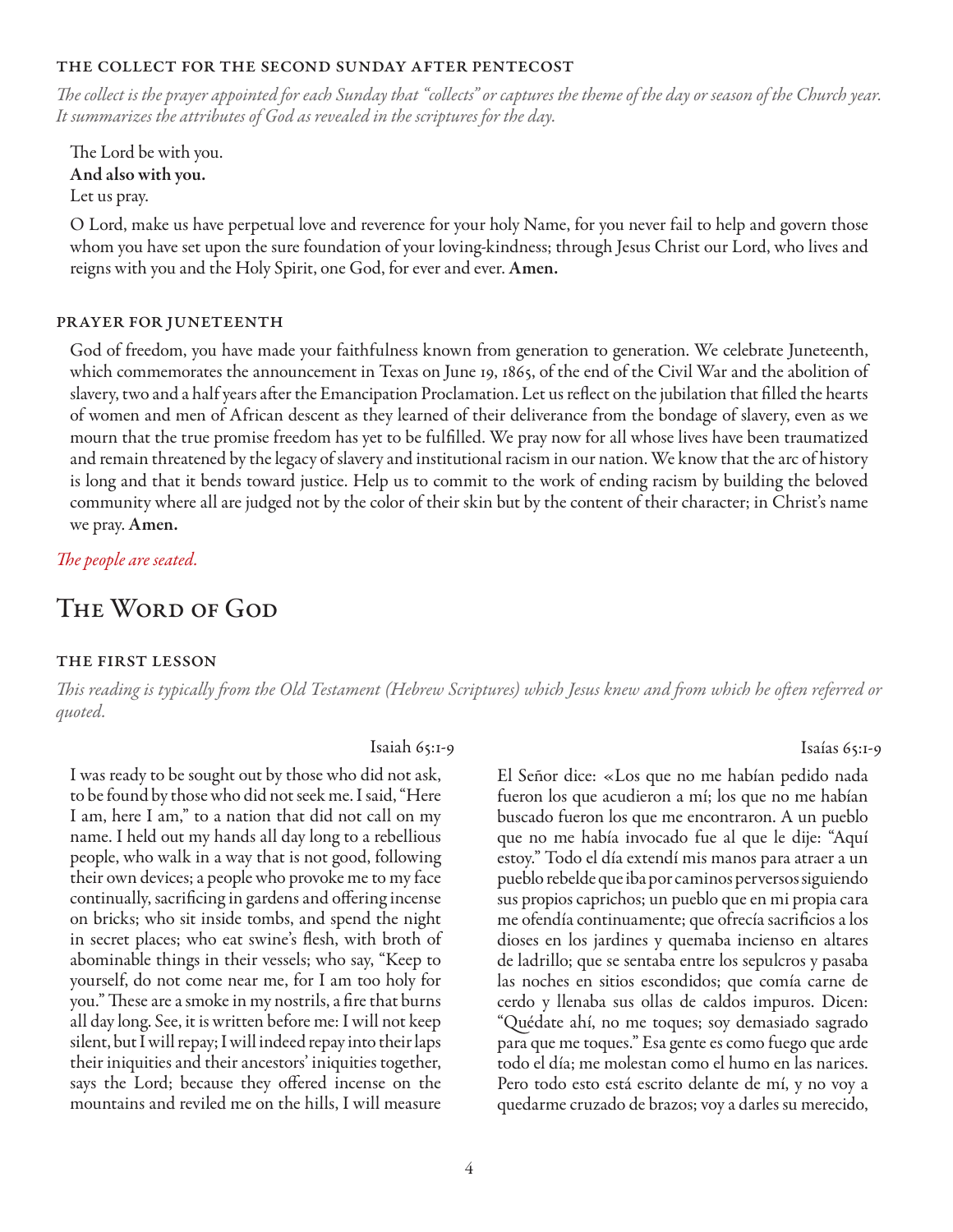into their laps full payment for their actions. Thus says the Lord: As the wine is found in the cluster, and they say, "Do not destroy it, for there is a blessing in it," so I will do for my servants' sake, and not destroy them all. I will bring forth descendants from Jacob, and from Judah inheritors of my mountains; my chosen shall inherit it, and my servants shall settle there.

The Word of the Lord. Thanks be to God.

tanto por los crímenes de ellos como por los de sus padres. Ellos quemaban incienso sobre los montes y me ofendían en las colinas. Haré primero la cuenta y les daré su merecido.» El Señor lo ha dicho. El Señor dice: «Cuando las uvas tienen mucho jugo la gente no las echa a perder, porque pueden sacar mucho vino. Así haré yo también por amor a mis siervos: no destruiré a toda la nación. Haré que Jacob tenga descendientes y que haya gente en Judá que viva en mis montañas. Mis elegidos poseerán la tierra, mis servidores vivirán allí.»

Palabra del Señor. Demos gracias a Dios.

#### the psalm *Sung by the choir.* chant: Henry Smart (1813–1879)

Salmo 22:18-27

*The psalms are prayers that Jesus used and cover every mood of humanity's relationship with God and one another.*

Psalm 22:18-27 Be not far away, O Lord; you are my strength; hasten to help me. Save me from the sword, my life from the power of the dog. Save me from the lion's mouth, my wretched body from the horns of wild bulls. I will declare your Name to my brethren; in the midst of the congregation I will praise you. Praise the Lord, you that fear him; stand in awe of him, O offspring of Israel; all you of Jacob's line, give glory. For he does not despise nor abhor the poor in their poverty; neither does he hide his face from them; but when they cry to him he hears them. My praise is of him in the great assembly; I will perform my vows in the presence of those who worship him. The poor shall eat and be satisfied, and those who seek the Lord shall praise him: "May your heart live for ever!" All the ends of the earth shall remember and turn to the Lord, and all the families of the nations bow before him. For kingship belongs to the Lord; he rules over the nations.

Mas tú, oh Señor, no te alejes; fortaleza mía, apresúrate a socorrerme. Salva de la espada mi garganta, mi faz del filo del hacha. Sálvame de la boca del león, a este pobre, de los cuernos del búfalo. Proclamaré tu Nombre a mis hermanos; en medio de la congregación te alabaré. Los que temen al Señor, alábenle; glorifíquenle, oh vástago de Jacob; tengan miedo de él, oh descendencia de Israel; Porque no menospreció ni abominó la aflicción de los afligidos, ni de ellos escondió su rostro; sino que cuando clamaron a él, los oyó. De ti será mi alabanza en la gran congregación; mis votos pagaré delante de los que le temen. Comerán los pobres, y serán saciados, alabarán al Señor los que le buscan: ¡Viva su corazón para siempre! Se acordarán y se volverán al Señor todos los confines de la tierra, y todas las familias de las naciones delante de ti se inclinan Porque del Señor es el reino, y él rige las naciones.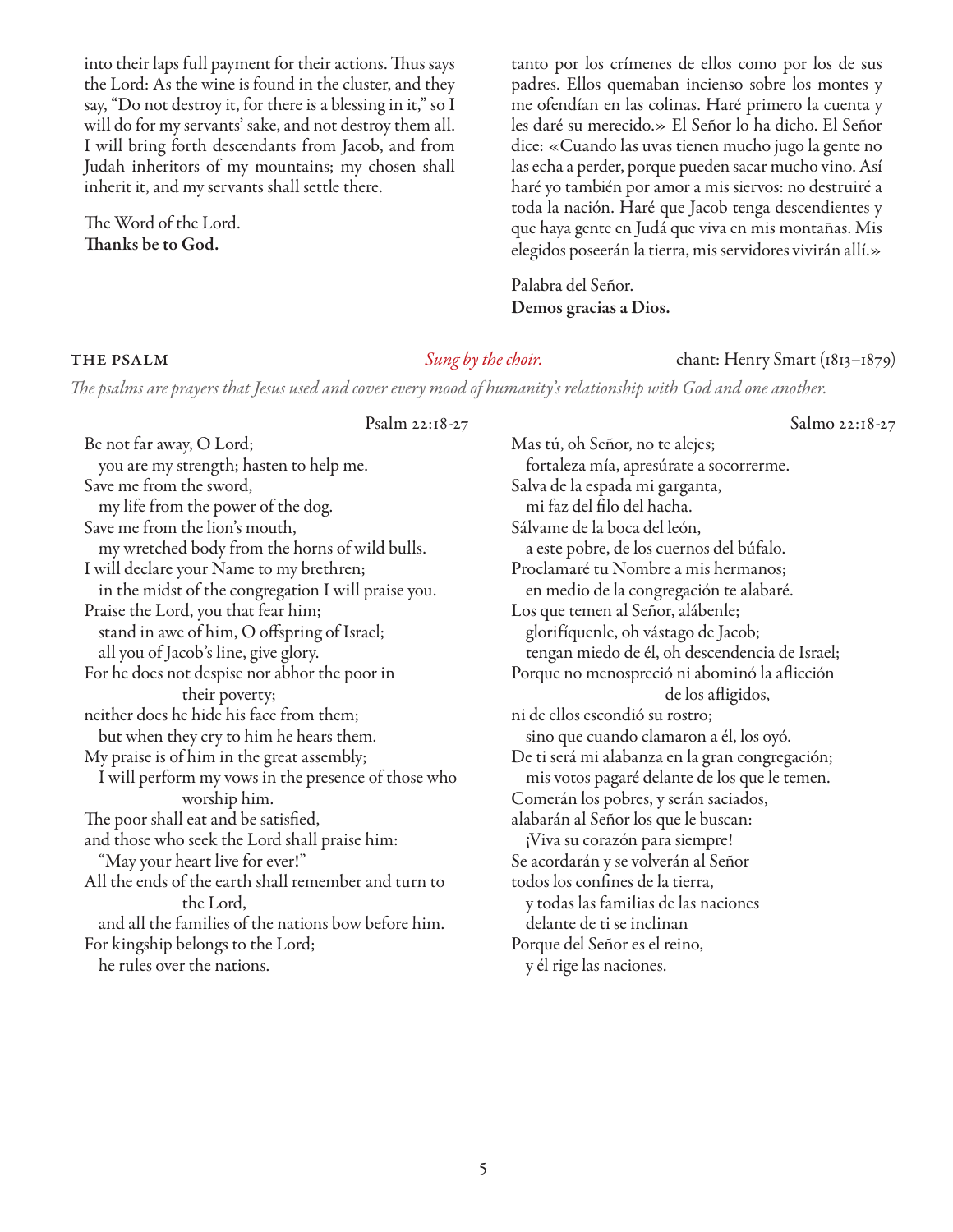#### the second lesson

*This reading, taken from the New Testament, is typically from a letter (epistle) to the early Church, the Acts of the Apostles, or the Revelation to John.*

#### Galatians 3:23-29

Now before faith came, we were imprisoned and guarded under the law until faith would be revealed. Therefore the law was our disciplinarian until Christ came, so that we might be justified by faith. But now that faith has come, we are no longer subject to a disciplinarian, for in Christ Jesus you are all children of God through faith. As many of you as were baptized into Christ have clothed yourselves with Christ. There is no longer Jew or Greek, there is no longer slave or free, there is no longer male and female; for all of you are one in Christ Jesus. And if you belong to Christ, then you are Abraham's offspring, heirs according to the promise.

The Word of the Lord. Thanks be to God.

*The people stand as able at the introduction to the hymn.*

#### hymn at the sequence

*I Love the Lord Sung by all.* Negro spiritual; arr. Richard Smallwood (b. 1948)

*The sequence hymn moves us toward the summit of the Liturgy of the Word*—*the reading of the Holy Gospel. Gospel means "good news"—specifically the "good news of Jesus."*



#### the holy gospel

*This reading is taken from one of the four Gospels (Matthew, Mark, Luke, and John), which depict the life, teachings, death, resurrection, and ascension of our Lord Jesus Christ. We stand for the Gospel reading to show the particular importance placed on Jesus' words and actions.*

Luke 8:26-39

Lucas 8:26-39

The Holy Gospel of our Lord Jesus Christ according to Luke. Glory to you, Lord Christ.

Jesus and his disciples arrived at the country of the Gerasenes, which is opposite Galilee. As Jesus stepped out on land, a man of the city who had demons met him.

Santo Evangelio de nuestro Señor Jesucristo, según Lucas. ¡Gloria a ti, Cristo Señor!

Jesús y sus discípulos llegaron a la tierra de Gerasa, que está al otro lado del lago, frente a Galilea. Al bajar Jesús a tierra, salió del pueblo un hombre que estaba

Gálatas 3:23-29

Antes de venir la fe, la ley nos tenía presos, esperando a que la fe fuera dada a conocer. La ley era para nosotros como el esclavo que vigila a los niños, hasta que viniera Cristo, para que por la fe obtuviéramos la justicia. Pero ahora que ha llegado la fe, ya no estamos a cargo de ese esclavo que era la ley, pues por la fe en Cristo Jesús todos ustedes son hijos de Dios, ya que al unirse a Cristo en el bautismo, han quedado revestidos de Cristo. Ya no importa el ser judío o griego, esclavo o libre, hombre o mujer; porque unidos a Cristo Jesús, todos ustedes son uno solo. Y si son de Cristo, entonces son descendientes de Abraham y herederos de las promesas que Dios le hizo.

Palabra del Señor. Demos gracias a Dios.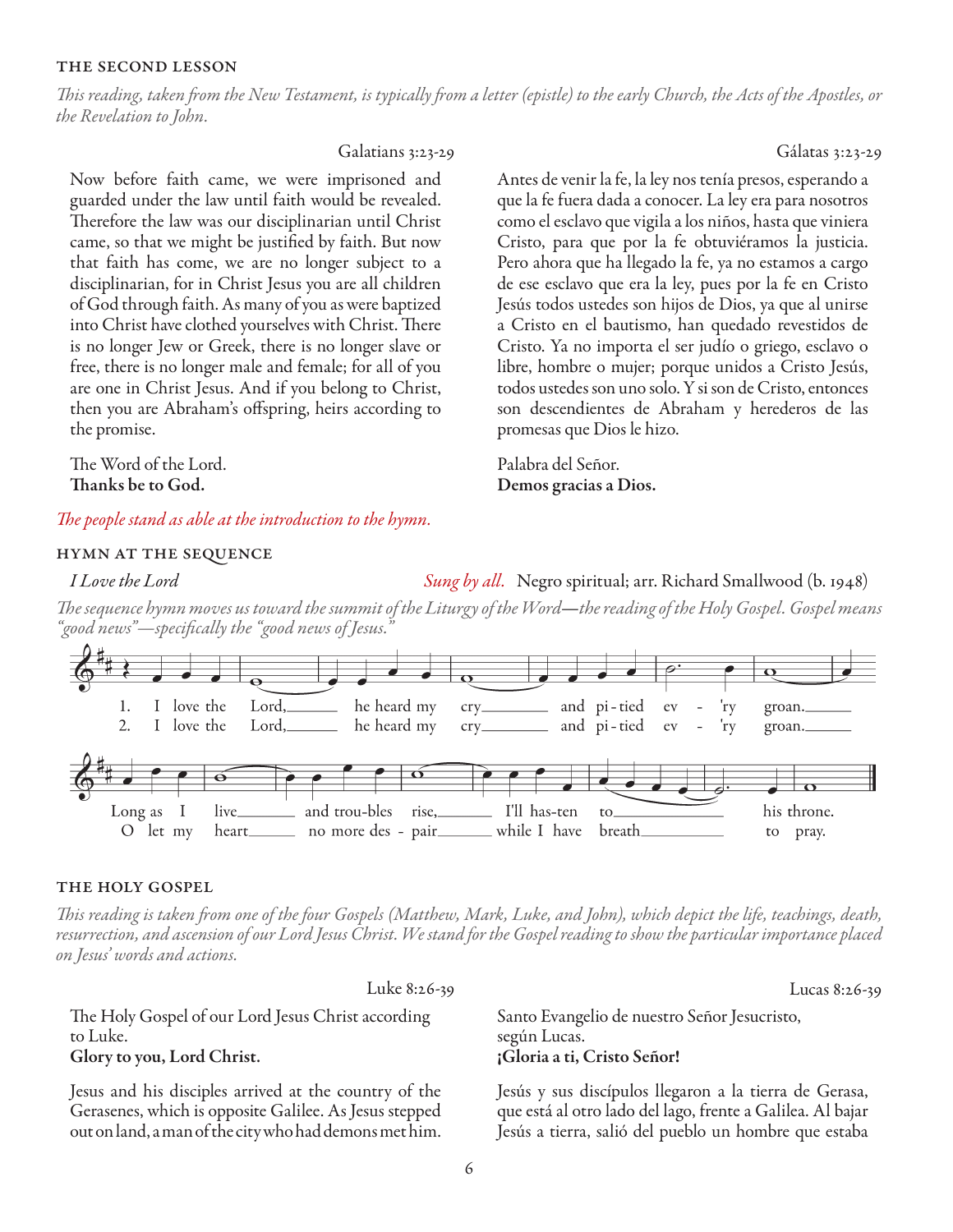Most High God? I beg you, do not torment me"–for Jesus had commanded the unclean spirit to come out of the man. (For many times it had seized him; he was kept under guard and bound with chains and shackles, but he would break the bonds and be driven by the demon into the wilds.) Jesus then asked him, "What is your name?" He said, "Legion"; for many demons had entered him. They begged him not to order them to go back into the abyss. Now there on the hillside a large herd of swine was feeding; and the demons begged Jesus to let them enter these. So he gave them permission. Then the demons came out of the man and entered the swine, and the herd rushed down the steep bank into the lake and was drowned. When the swineherds saw what had happened, they ran off and told it in the city and in the country. Then people came out to see what had happened, and when they came to Jesus, they found the man from whom the demons had gone sitting at the feet of Jesus, clothed and in his right mind. And they were afraid. Those who had seen it told them how the one who had been possessed by demons had been healed. Then all the people of the surrounding country of the Gerasenes asked Jesus to leave them; for they were seized with great fear. So he got into the boat and returned. The man from whom the demons had gone begged that he might be with him; but Jesus sent him away, saying, "Return to your home, and declare how much God has done for you." So he went away, proclaiming throughout the city how much Jesus had done for him. The Gospel of the Lord. Praise to you, Lord Christ. *The people are seated at the invitation of the preacher.*

For a long time he had worn no clothes, and he did not live in a house but in the tombs. When he saw Jesus, he fell down before him and shouted at the top of his voice, "What have you to do with me, Jesus, Son of the

tumbas. Cuando vio a Jesús, cayó de rodillas delante de él, gritando: «¡No te metas conmigo, Jesús, Hijo del Dios altísimo! ¡Te ruego que no me atormentes!» Dijo esto porque Jesús había ordenado al espíritu impuro que saliera de él. Muchas veces el demonio se había apoderado de él; y aunque la gente le sujetaba las manos y los pies con cadenas para tenerlo seguro, él las rompía y el demonio lo hacía huir a lugares desiertos. Jesús le preguntó: «¿Cómo te llamas?» Y él contestó: «Me llamo Legión.» Dijo esto porque eran muchos los demonios que habían entrado en él, los cuales pidieron a Jesús que no los mandara al abismo. Como había muchos cerdos comiendo en el cerro, los espíritus le rogaron que los dejara entrar en ellos; y Jesús les dio permiso. Los demonios salieron entonces del hombre y entraron en los cerdos, y éstos echaron a correr pendiente abajo hasta el lago, y allí se ahogaron. Los que cuidaban de los cerdos, cuando vieron lo sucedido, salieron huyendo y fueron a contarlo en el pueblo y por el campo. La gente salió a ver lo que había pasado. Y cuando llegaron a donde estaba Jesús, encontraron sentado a sus pies al hombre de quien habían salido los demonios, vestido y en su cabal juicio; y tuvieron miedo. Y los que habían visto lo sucedido, les contaron cómo había sido sanado aquel endemoniado. Toda la gente de la región de Gerasa comenzó entonces a rogar a Jesús que se fuera de allí, porque tenían mucho miedo. Así que Jesús entró en la barca y se fue. El hombre de quien habían salido los demonios le rogó que le permitiera ir con él, pero Jesús le ordenó que se quedara, y le dijo: «Vuelve a tu casa y cuenta todo lo que Dios ha hecho por ti.» El hombre se fue y contó por todo el pueblo lo que Jesús había hecho por él.

endemoniado, y se le acercó. Hacía mucho tiempo que no se ponía ropa ni vivía en una casa, sino entre las

El Evangelio del Señor. Te alabamos, Cristo Señor.

THE SERMON GERMON CHARGE SERMON THE Reverend Canon Leonard L. Hamlin, Sr.

*The sermon directly follows the Gospel because it is to be grounded in the scriptures. It illuminates the scriptural readings and relates them to daily life.*

### *The people stand as able.*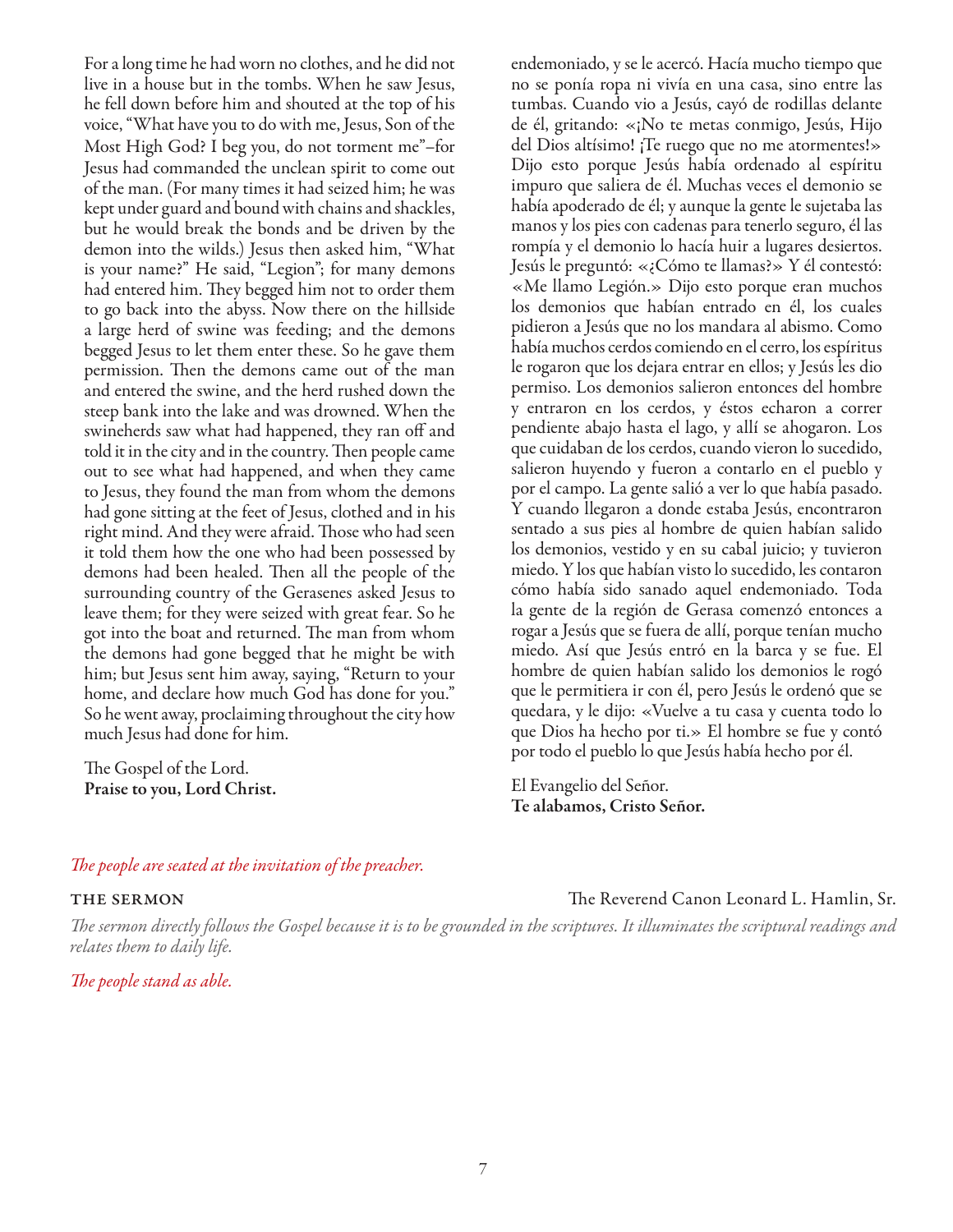#### the nicene creed

The word "creed" comes from the Latin "credo" for "I believe." First formulated at the Council of Nicaea in 325 AD and confirmed *in 381ad, the Nicene Creed is said at the Holy Eucharist and reflects what Christians believe regarding the relationship between the Father, Jesus, and the Holy Spirit: The Holy Trinity.*

- We believe in one God, the Father, the Almighty, maker of heaven and earth, of all that is, seen and unseen.
- We believe in one Lord, Jesus Christ, the only Son of God, eternally begotten of the Father, God from God, Light from Light, true God from true God, begotten, not made, of one Being with the Father. Through him all things were made. For us and for our salvation, he came down from heaven: by the power of the Holy Spirit he became incarnate from the Virgin Mary, and was made man. For our sake he was crucified under Pontius Pilate; he suffered death and was buried. On the third day he rose again in accordance with the Scriptures; he ascended into heaven and is seated at the right hand of the Father. He will come again in glory to judge the living and the dead, and his kingdom will have no end.
- We believe in the Holy Spirit, the Lord, the giver of life, who proceeds from the Father and the Son. With the Father and the Son he is worshiped and glorified. He has spoken through the Prophets. We believe in one holy catholic and apostolic Church. We acknowledge one baptism for the forgiveness of sins. We look for the resurrection of the dead, and the life of the world to come. Amen.
- Creemos en un solo Dios, Padre todopoderoso, Creador de cielo y tierra, de todo lo visible e invisible.
- Creemos en un solo Señor, Jesucristo, Hijo único de Dios, nacido del Padre antes de todos los siglos: Dios de Dios, Luz de Luz, Dios verdadero de Dios verdadero, engendrado, no creado, de la misma naturaleza que el Padre, por quien todo fue hecho; que por nosotros y por nuestra salvación bajó del cielo: por obra del Espíritu Santo se encarnó de María, la Virgen, y se hizo hombre. Por nuestra causa fue crucificado en tiempos de Poncio Pilato: padeció y fue sepultado. Resucitó al tercer día, según las Escrituras, subió al cielo y está sentado a la derecha del Padre. De nuevo vendrá con gloria para juzgar a vivos y muertos, y su reino no tendrá fin.
- Creemos en el Espíritu Santo, Señor y dador de vida, que procede del Padre y del Hijo, que con el Padre y el Hijo recibe una misma adoración y gloria, y que habló por los profetas. Creemos en la Iglesia, que es una, santa, católica y apostólica. Reconocemos un solo Bautismo para el perdón de los pecados. Esperamos la resurrección de los muertos y la vida del mundo futuro. Amén.

#### the prayers of the people

*We pray for ourselves and particularly on behalf of others. In our prayers we pray for the for Universal Church, the nation and all who govern, the welfare of the world, the concerns of our community of faith, including those who are in need or suffer, and for the departed. We are reminded in prayer that we are part of a larger fellowship, the Church—the Body of Christ.*

#### *After each intercession,*

Lord, in your mercy Hear our prayer.

Señor, en tu misericordia Atiende nuestra súplica.

### confession of sin *&* absolution

*Confessing our sins, receving forgiveness (absolution), and showing signs of peace to one another prepare us to receive Christ in the Sacrament of Holy Communion.*

God of all mercy, we confess that we have sinned against you, opposing your will in our lives. We have denied your goodness in each other, in ourselves, and in the world you have created.

Dios de misericordia, confesamos que hemos pecado contra ti, oponiéndonos a tu voluntad en nuestras vidas. Hemos negado tu bondad el uno del otro, en nosotros mismos, y en el mundo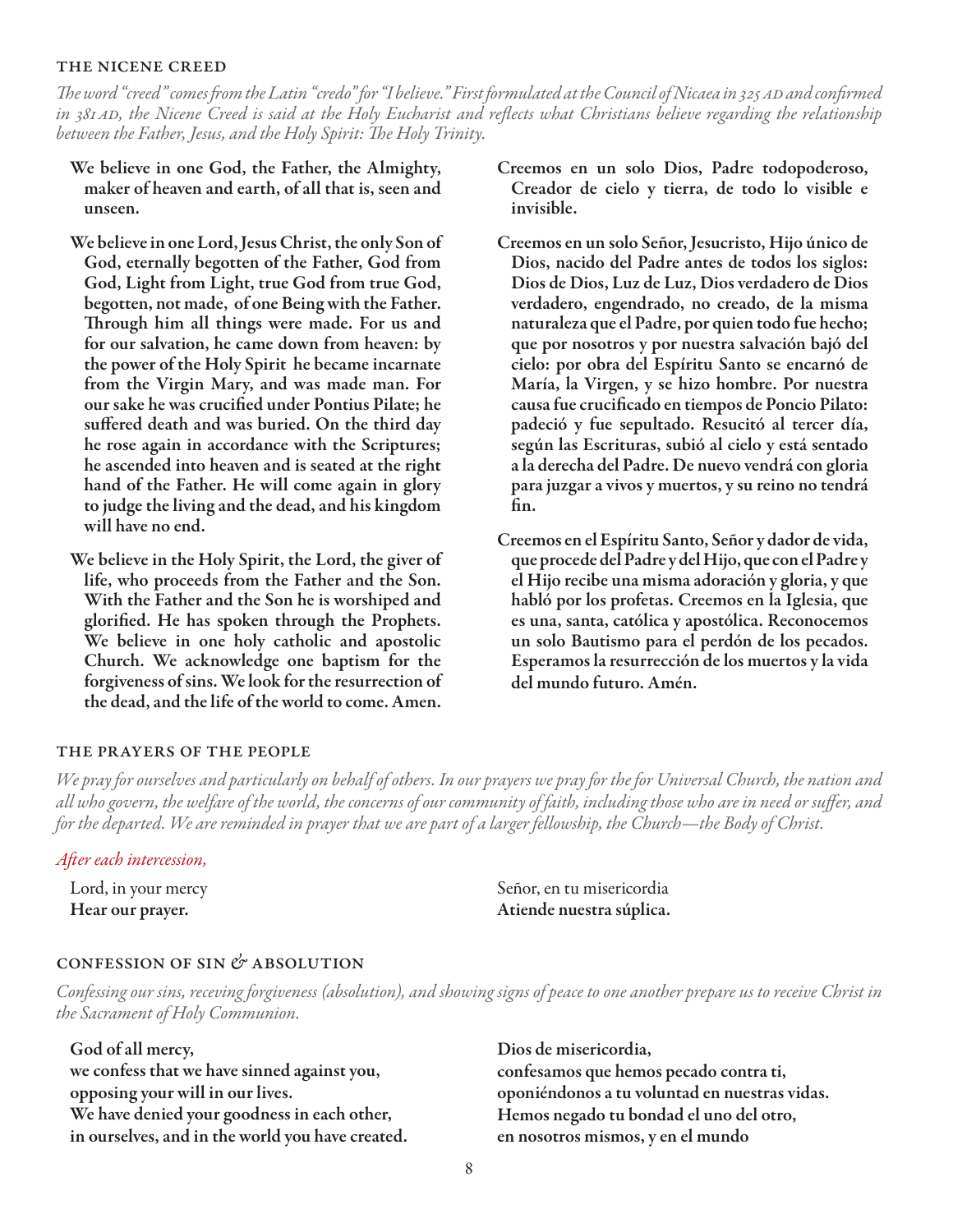| We repent of the evil that enslaves us, | que has creado.                               |
|-----------------------------------------|-----------------------------------------------|
| the evil we have done,                  | Nos arrepentimos del mal que nos esclaviza,   |
| and the evil done on our behalf.        | el mal que hemos hecho,                       |
| Forgive, restore, and strengthen us     | y el mal que ha sido hecho en nuestro nombre. |
| through our Savior Jesus Christ,        | Perdona, restaura, y fortalécenos             |
| that we may abide in your love          | a través de nuestro Salvador Jesucristo,      |
| and serve only your will. Amen.         | que podamos permanecer en tu amor             |
|                                         | y servir solo a tu voluntad. Amén.            |
|                                         |                                               |

*The presider offers absolution and the people respond,* Amen.

THE PEACE The peace of Christ be always with you. And also with you.

La paz de Cristo sea siempre con ustedes. Y con tu espíritu.

*The people greet one another with a sign of God's peace and then are seated.*

# The Holy Communion

## THE OFFERTORY

*Having listened to the Word of God, affirmed our faith, confessed our sins, received forgiveness and shared in the peace, we are prepared for the drama and miracle of the Holy Communion. At the offertory, we gratefully offer back to God some of what God has given us, symbolically in the bread and wine, and in the money we give.* 

*An offering is received to support the Cathedral's ministry of sharing God's love. All are invited to make a gift as the plate is passed, at cathedral.org/support, or by texting the dollar amount you wish to give to 202-856-9005.*

*The altar is prepared for Holy Communion.*

#### anthem at the offertory

*Refrain* I'm climbin' up, up, The rough side of the mountain. Climbin' up to Zion To see my Lord.

Brother, won't you listen? Oh, yes! Sister, won't you listen? Oh, yes! Brother, won't you listen? Oh, yes; I'm climbing up to Zion To see my Lord!

#### *Refrain*

Children, won't you listen? Oh, yes! Children, won't you listen? Oh, yes!

*Climbin' Up to Zion Sung by the cantor.* Wintley Phipps (b. 1955)

Children, won't you listen? Oh, yes! I'm climbing up to Zion To see my Lord! *Refrain* See the gates up yonder? Oh, yes! See the gates up yonder? Oh, yes! See the gates up yonder? Oh, yes! I'm climbing up to Zion. Climbing up to Zion. Lord, I'm climbing up to Zion, To see my Lord.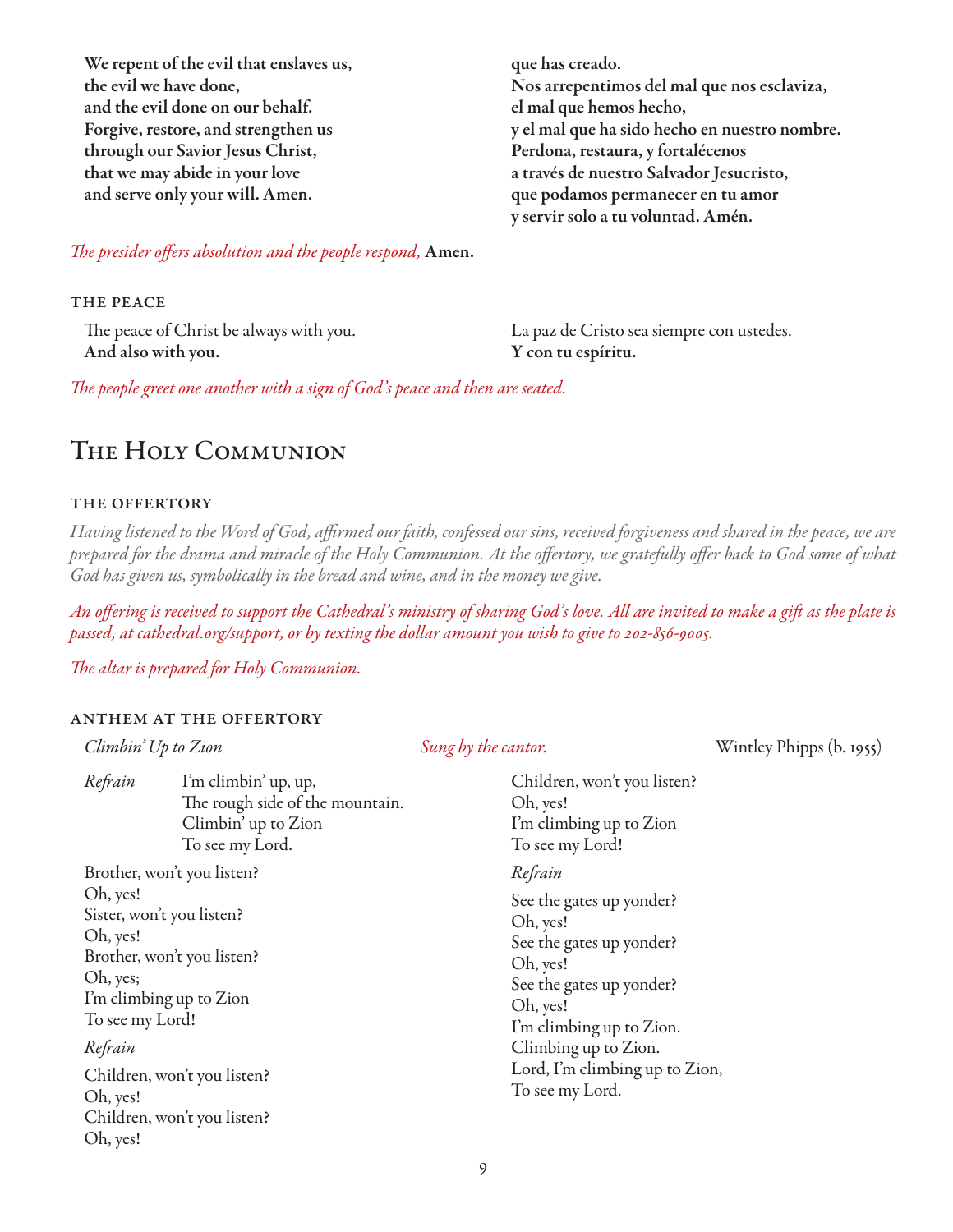## *The people stand as able at the introduction to the hymn.*

### PRESENTATION HYMN • 529



### the great thanksgiving

*In the Great Thanksgiving, we do what Jesus himself asked us to do: thank God and recall all that God has done for us in the life, death, and resurrection of Christ. The Great Thanksgiving, or Eucharistic Prayer, is a long prayer with four parts. Each of these four parts corresponds to a different action of Jesus at the Last Supper, where he took, blessed, broke, and gave bread and wine as sacraments of his body and blood. We begin the Great Thanksgiving with the* Sursum corda*, meaning "Lift up your hearts."* 

The Lord be with you. And also with you.

Lift up your hearts. We lift them to the Lord.

Let us give thanks to the Lord our God. It is right to give our thanks and praise.

It is truly right, and good and joyful, to give you thanks, all-holy God, source of life and fountain of mercy.

You have filled us and all creation with your blessing and fed us with your constant love; you have redeemed us in Jesus Christ and knit us into one body. Through your Spirit you replenish us and call us to fullness of life.

Therefore, joining with Angels and Archangels and with the faithful of every generation, we lift our voices with all creation as we sing: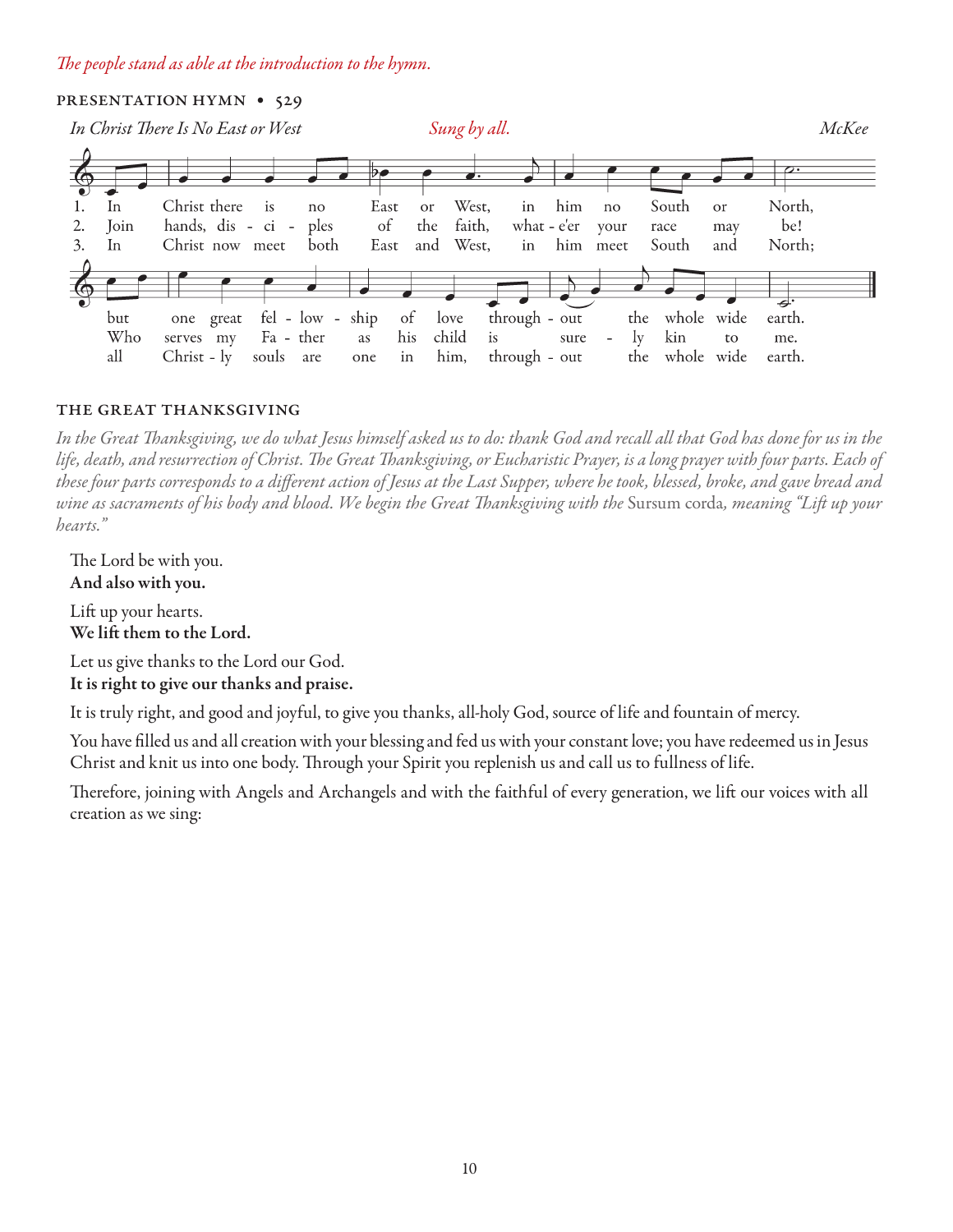#### SANCTUS & BENEDICTUS *Sung by all.* Avon Gillespie (b. 1938)

*The* Sanctus *(Holy, Holy, Holy) is the hymn of praise that never ceases before God and is based on Isaiah 6:3.*



*We recall God's acts of salvation history. The presider says the "Words of Institution" that Jesus said at the Last Supper. At the Memorial Acclamation we remember Christ's death, resurrection, and promise to return at the end of the age. During the prayer, the Holy Spirit is invoked to bless and sanctify the gifts of bread and wine.*

Blessed are you, gracious God, creator of the universe and giver of life. You formed us in your own image and called us to dwell in your infinite love. You gave the world into our care that we might be your faithful stewards and show forth your bountiful grace.

But we failed to honor your image in one another and in ourselves; we would not see your goodness in the world around us; and so we violated your creation, abused one another, and rejected your love. Yet you never ceased to care for us, and prepared the way of salvation for all people.

Through Abraham and Sarah you called us into covenant with you. You delivered us from slavery, sustained us in the wilderness, and raised up prophets to renew your promise of salvation. Then, in the fullness of time, you sent your eternal Word, made mortal flesh in Jesus. Born into the human family, and dwelling among us, he revealed your glory. Giving himself freely to death on the cross, he triumphed over evil, opening the way of freedom and life.

On the night before he died for us, Our Savior Jesus Christ took bread, and when he had given thanks to you, he broke it, and gave it to his friends, and said: "Take, eat: This is my Body which is given for you. Do this for the remembrance of me."

As supper was ending, Jesus took the cup of wine, and when he had given thanks, he gave it to them, and said: "Drink this, all of you: This is my Blood of the new Covenant, which is poured out for you and for all for the forgiveness of sins. Whenever you drink it, do this for the remembrance of me."

Therefore we proclaim the mystery of faith: Christ has died. Christ is risen. Christ will come again.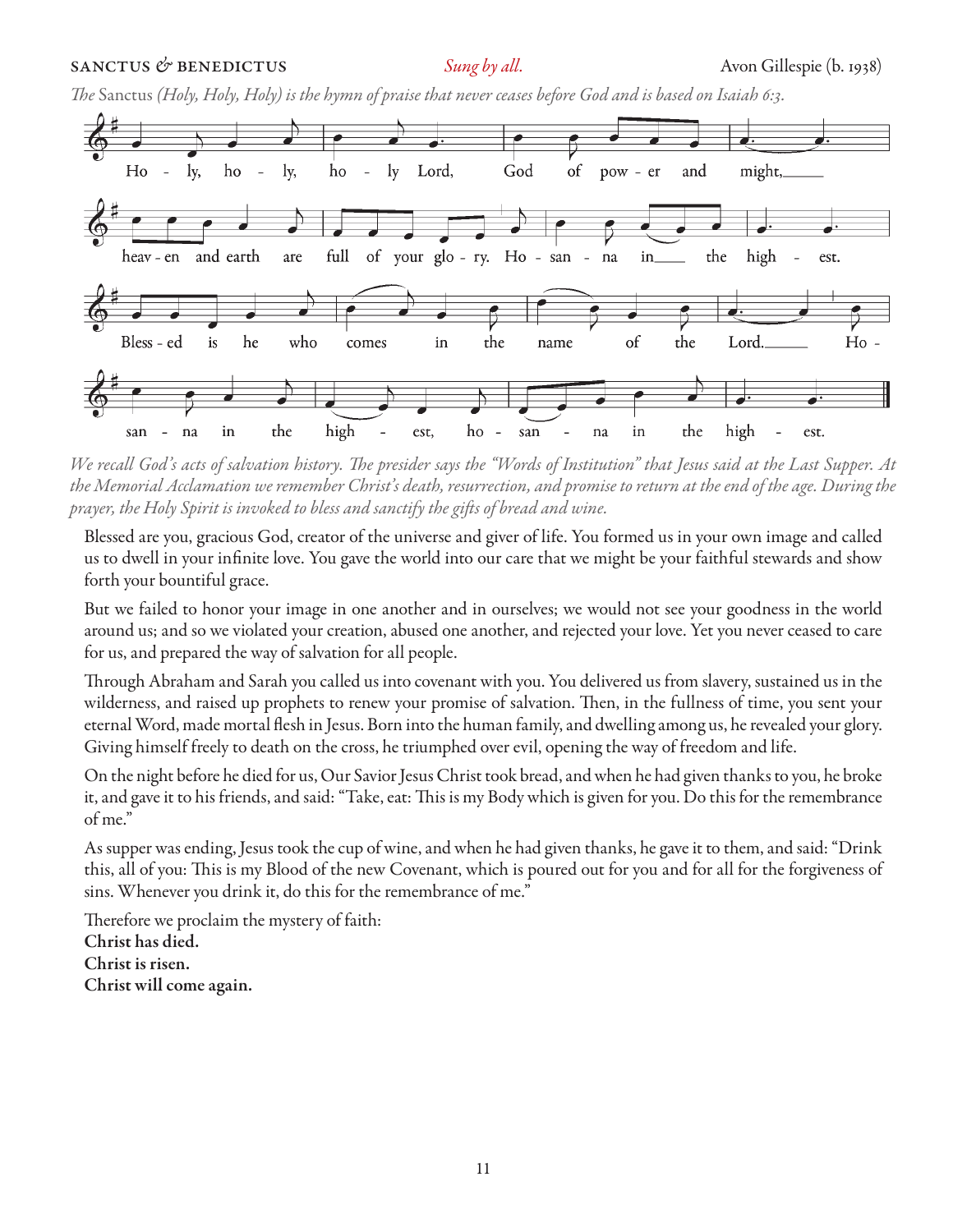Remembering his death and resurrection, we now present to you from your creation this bread and this wine. By your Holy Spirit may they be for us the Body and Blood of our Savior Jesus Christ. Grant that we who share these gifts may be filled with the Holy Spirit and live as Christ's Body in the world. Bring us into the everlasting heritage of your daughters and sons, that with our patrons, the Apostles Peter and Paul, and all your saints, past, present, and yet to come, we may praise your Name for ever.

*The Great Amen is when the congregation with a unified great voice concurs with all that the presider has prayed. It is the only "Amen" in all capitals found in the Book of Common Prayer, signifying the greatness of the congregation's response.*

Through Christ and with Christ and in Christ, in the unity of the Holy Spirit, to you be honor, glory, and praise, for ever and ever. AMEN.

### the lord's prayer

*We pray together the prayer that Jesus taught his disciples to pray. The link between our daily bread and the spiritual food we receive in the Eucharist is an ancient connection.*

And now, as our Savior Christ has taught us, we are bold to say,

Notre Père…, Padre nuestro…, Vater unser…,

| Our Father, who art in heaven,               |  |
|----------------------------------------------|--|
| hallowed be thy Name,                        |  |
| thy kingdom come,                            |  |
| thy will be done,                            |  |
| on earth as it is in heaven.                 |  |
| Give us this day our daily bread.            |  |
| And forgive us our trespasses,               |  |
| as we forgive those who trespass against us. |  |
| And lead us not into temptation,             |  |
| but deliver us from evil.                    |  |
| For thine is the kingdom,                    |  |
| and the power, and the glory,                |  |
| for ever and ever. Amen.                     |  |

Padre nuestro que estás en el cielo, santificado sea tu Nombre, venga tu reino, hágase tu voluntad, en la tierra como en el cielo. Danos hoy nuestro pan de cada día. Perdona nuestras ofensas, como también nosotros perdonamos a los que nos ofenden. No nos dejes caer en tentación y líbranos del mal. Porque tuyo es el reino, tuyo es el poder, y tuya es la gloria, ahora y por siempre. Amén.

#### the breaking of the bread

### *The presider breaks the bread in silence.*

#### fraction anthem

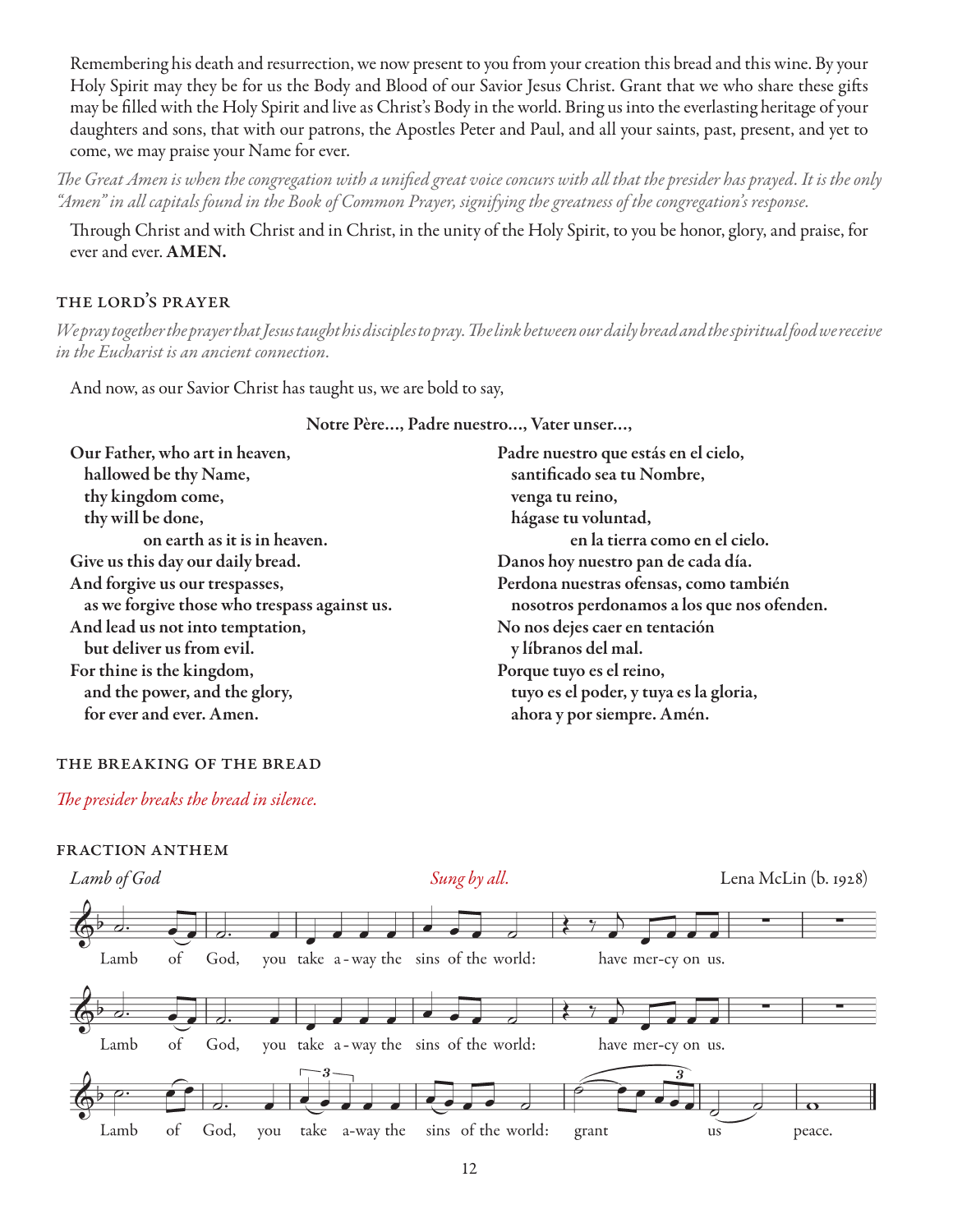#### the invitation to holy communion

*All who seek God and a deeper life in Christ are welcome to receive Holy Communion. Please move at the direction of the ushers. Please receive the bread in open and outstretched hands and respond to receiving Communion by saying "Amen." Gluten-free wafers are available; please make your need known to the minister. Receiving the bread only is full participation in the Eucharist. Wine is also available. Please refrain from intinction (dipping the bread) into the common chalice. If you prefer to receive a blessing instead, please indicate your choice by crossing your hands across your chest. Those who wish to have Holy Communion brought to them at their seat should notify an usher.*

*Those unable to receive communion today are invited to say the Prayer of Spiritual Communion.*

#### anthem during the communion

*Amazing Grace (My Chains Are Gone) Sung by the cantors. New Britain*; John Newton (1725–1807);

arr. Chris Tomlin (b. 1972)

Amazing grace How sweet the sound That saved a wretch like me. I once was lost, but now I'm found, Was blind, but now I see.

'Twas grace that taught my heart to fear And grace my fears relieved. How precious did that grace appear The hour I first believed.

My chains are gone, I've been set free. My God, my Savior has ransomed me. And like a flood his mercy reigns. Unending love, amazing grace.

### *The people stand as able.*

#### the postcommunion prayer

Loving God, we give you thanks for restoring us in your image and nourishing us with spiritual food in the Sacrament of Christ's Body and Blood. Now send us forth a people, forgiven, healed, renewed; that we may proclaim your love to the world and continue in the risen life of Christ our Savior. Amen.

#### the blessing

*The presider blesses the people, and the people respond,* Amen.

The Lord has promised good to me. His word my hope secures. He will my shield and portion be As long as life endures.

My chains are gone, I've been set free. My God, my Savior has ransomed me. And like a flood, his mercy reigns. Unending love, amazing grace.

The earth shall soon dissolve like snow, The sun forbear to shine. But God, who called me here below, Will be forever mine. Will be forever mine. You are forever mine.

Dios amoroso, te damos gracias por restaurarnos a tu imagen y alimentarnos con alimento espiritual en el Sacramento del Cuerpo y Sangre de Cristo. Ahora envíanos como un pueblo, perdonado, sanado, renovado; para que podamos proclamar tu amor al mundo y continuar en la vida resucitada de Cristo nuestro Salvador. Amén.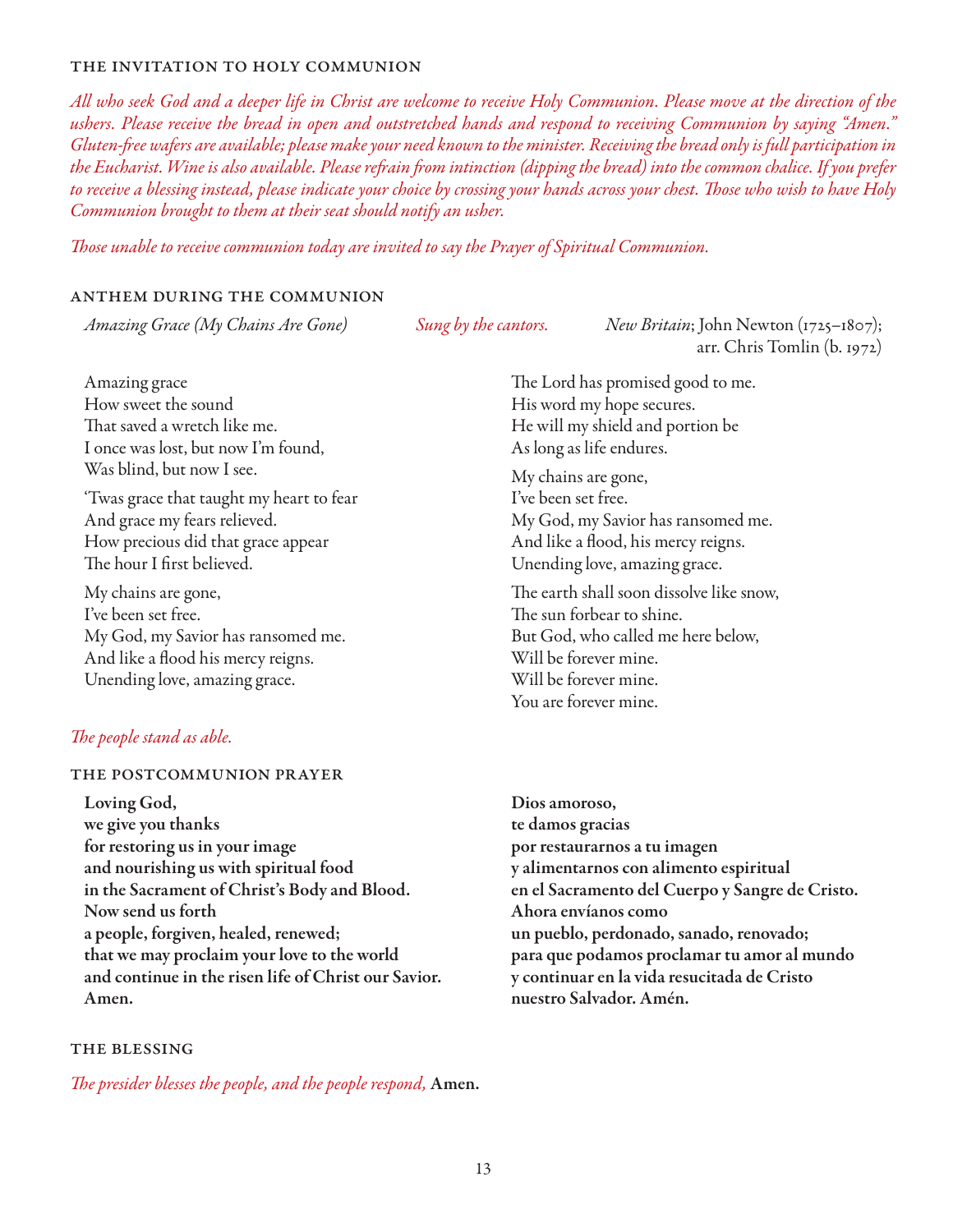#### HYMN AT THE CLOSING  $\cdot$  567



#### the dismissal

Live in peace to love and serve the Lord. Make no peace with oppression and go forth in the name of Christ. Thanks be to God.

Vivan en paz para amar y servir al Señor. No hagan las paces con la opresión y vayan en el nombre de Cristo. Demos gracias a Dios.

#### **POSTLUDE**

Prelude and Fugue in B major, Op. 7/I Marcel Dupré (1886–1971)

 $\partial \xi$ 

*The Washington Ringing Society will ring the Cathedral bells following the service.*

# THE HISTORY OF JUNETEENTH

Juneteenth is the oldest nationally-celebrated commemoration of the ending of slavery in the United States. June 19, 1865, marks the date when Union soldiers, led by Major General Gordon Grander, reached Galveston, Texas, with the announcement of the Civil War's end, the abolition of slavery in Texas, and the emancipation of enslaved African Americans throughout the Confederate South. This news reached the enslaved two and a half years after President Abraham Lincoln signed the Emancipation Proclamation and over two months after the surrender of General Robert E. Lee at the Appomattox Courthouse in Virginia. The 13th Amendment to the Constitution making slavery illegal in the United States would not be ratified until December 1865.

Juneteenth, also referred to as Freedom Day, Liberation Day, and Emancipation Day, has long been celebrated as a day of freedom in the African American community and marks our country's second independence day. In 2021, Juneteenth was commemorated as a federal holiday for the first time.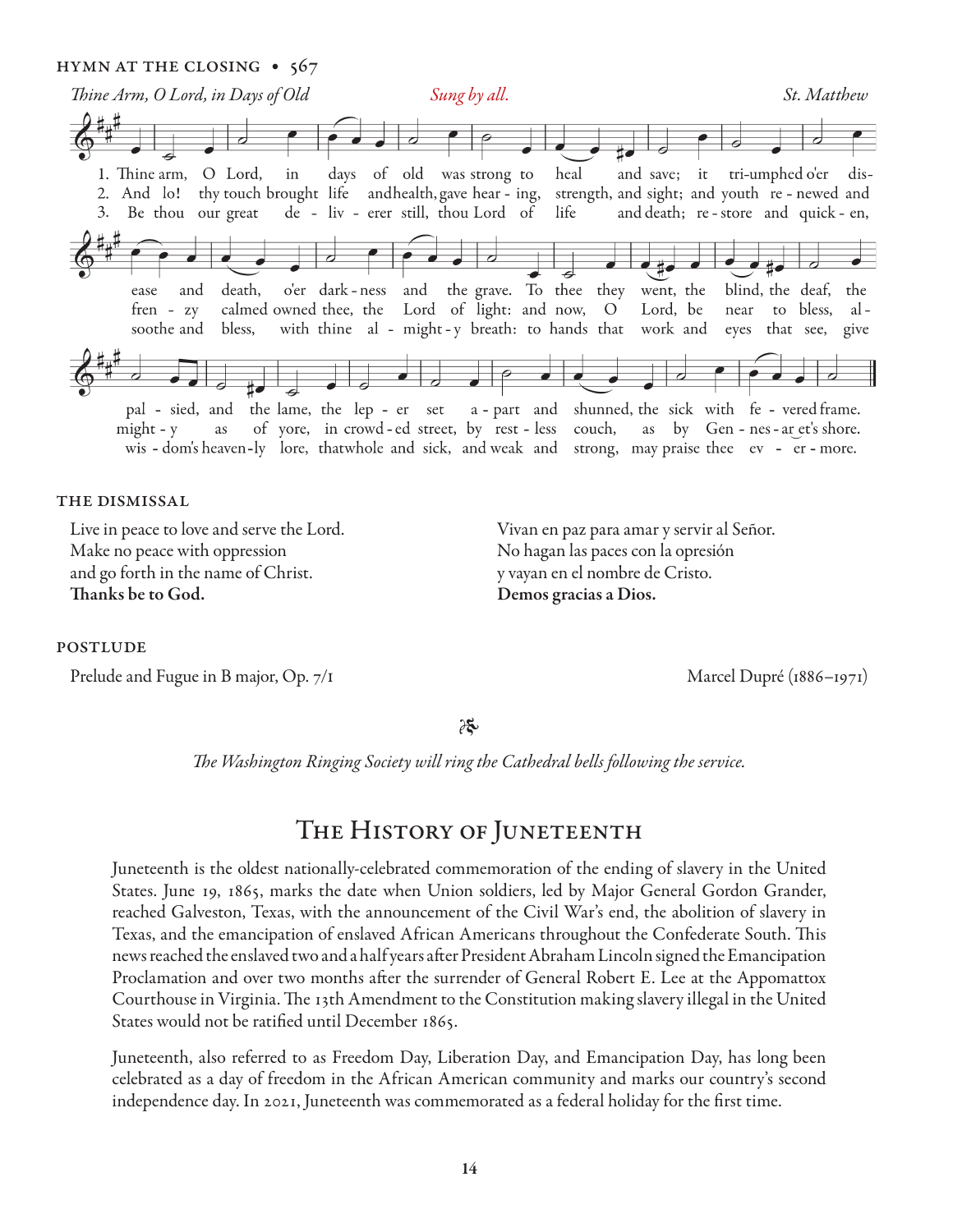participants Presider: The Reverend Canon Rosemarie Logan Duncan, Canon for Worship; Preacher: The Reverend Canon Leonard L. Hamlin, Sr., Canon Missioner and Minister of Equity and Inclusion; Gospellers: The Reverend Patrick L. Keyser, Priest Associate, The Venerable L. Sue von Rautenkranz, Archdeacon and Diocesan Liturgist, Episcopal Diocese of Washington; Assisting Clergy: The Reverend Canon Michele V. Hagans, Canon Emerita, Episcopal Diocese of Washington, The Reverend Canon Preston B. Hannibal, Canon, Epsicopal Diocese of Washington (Hon.), The Reverend Jenifer Gamber, Director for the School of Christian Faith and Leadership, Episcopal Diocese of Washington; Musicians: The Professional Cathedral Choir, Stephen Caracciolo, conductor, Daryl L. A. Hunt, Associate Director of Music for Contemporary Worship, Erik William Suter, Organist, Washington National Cathedral, 1998–2007, Javan Bowden, singer, Imani-Grace Cooper, singer; Jasmine Jacobs, singer, Marshall Keys, saxophone.

flowers The flowers throughout the Cathedral are given to the glory of God. In memory of those in the St. Albans School class of 1958 who have died: Robert C. Kammholz, Hadi Raza Ali, John C. Boyd III, Curtis Lucius Hillyer, Windsor Peyton Booth, Jr., Thomas L. Stokes III, Peter Ourusoff, Jonathan Roosevelt, Christian H. Clarke, James G. Mills, Tony Scoville, and Blain Davis; in thanksgiving for and in memory of Robert C. and Ruth O. Faulstich; in memory of Mary Scribner Judson; in memory of Mr. and Mrs. James Polk Bennett; in loving memory of Margot Semler Shorb; in celebration of the marriage of Susie Alexander and Rivers Patterson; in celebration of the marriage of Christine Nieva and Berbyn Levy.

permissions Texts of the Old Testament, Epistle, and Gospel taken from the New Revised Standard Version Bible, Copyright 1989, Division of Christian Education of the National Council of the Churches of Christ in the USA. Used by permission. All rights reserved. Spanish texts of the Old Testament, Epistle, and Gospel taken from the Biblia Dios Habla Hoy, Third Edition, Copyright 1996, Sociedades Bíblicas Unidas. Used by permission All rights reserved. Acclamation, confession, peace, Eucharistic Prayer 1, and postcommunion prayer taken from *Enriching Our Worship 1*, Copyright 1998, The Church Pension Fund. Used by permission. All rights reserved. Collects, psalm, creed, and prayer response taken from the Book of Common Prayer, 1979. Public domain. Spanish text of the collect, psalm, creed, prayer response, and Lord's Prayer taken from El Libro de Oración Común, Copyright 1989, The Church Pension Fund. Prayer for Juneteenth, Washington National Cathedral, Copyright 2020. Non-commercial use permitted.

*O Worship the King*. Text: Robert Grant (1779–1838). Music: *Hanover*. Attr. William Croft (1678–1727). Public domain. *To God Be the Glory*. Text: Fanny Crosby (1820–1915). Music: William H. Doane (1832–1915). Public domain. *I Love the Lord*. Negro spiritual, arr. Richard Smallwood, Copyright 1990, Century Oak/Richwood Music (admin. by Conexion Media Group, Inc.). Reprinted under One License #A-709283. *Climbin' Up to Zion*. Wintley Phipps, Copyright 1984, Wintley Phipps. Reprinted under One License #A-709283. *In Christ There Is No East or West*. Text: John Oxenham (1852–1941), alt. Music: *McKee*. Negro spiritual, adapt. Harry T. Burleigh (1866–1949). Public domain. *Sanctus*. Avon Gillespie, Copyright 1987, GIA Publications, Inc. Reprinted under One License #A-709283. *Lamb of God*. Lena McLin*,*  Copyright 1972, Neil A. Kjos Music Company. Reprinted under One License #A-709283. *Thine Arm, O Lord, in Days of Old*. Text: Edward Hayes Plumptre (1821–1891), alt. Music: *St. Matthew*. From *Supplement to the New Version of Psalms by Dr. Brady and Mr. Tate*, 1708. Public domain.

All Cathedral worship services are livestreamed via video for our online congregation. By participating in this service you acknowledge that you may be visible on live broadcast or archived video. If you are uncomfortable about the possibility of appearing on video, please see an usher to be reseated in a more private area.